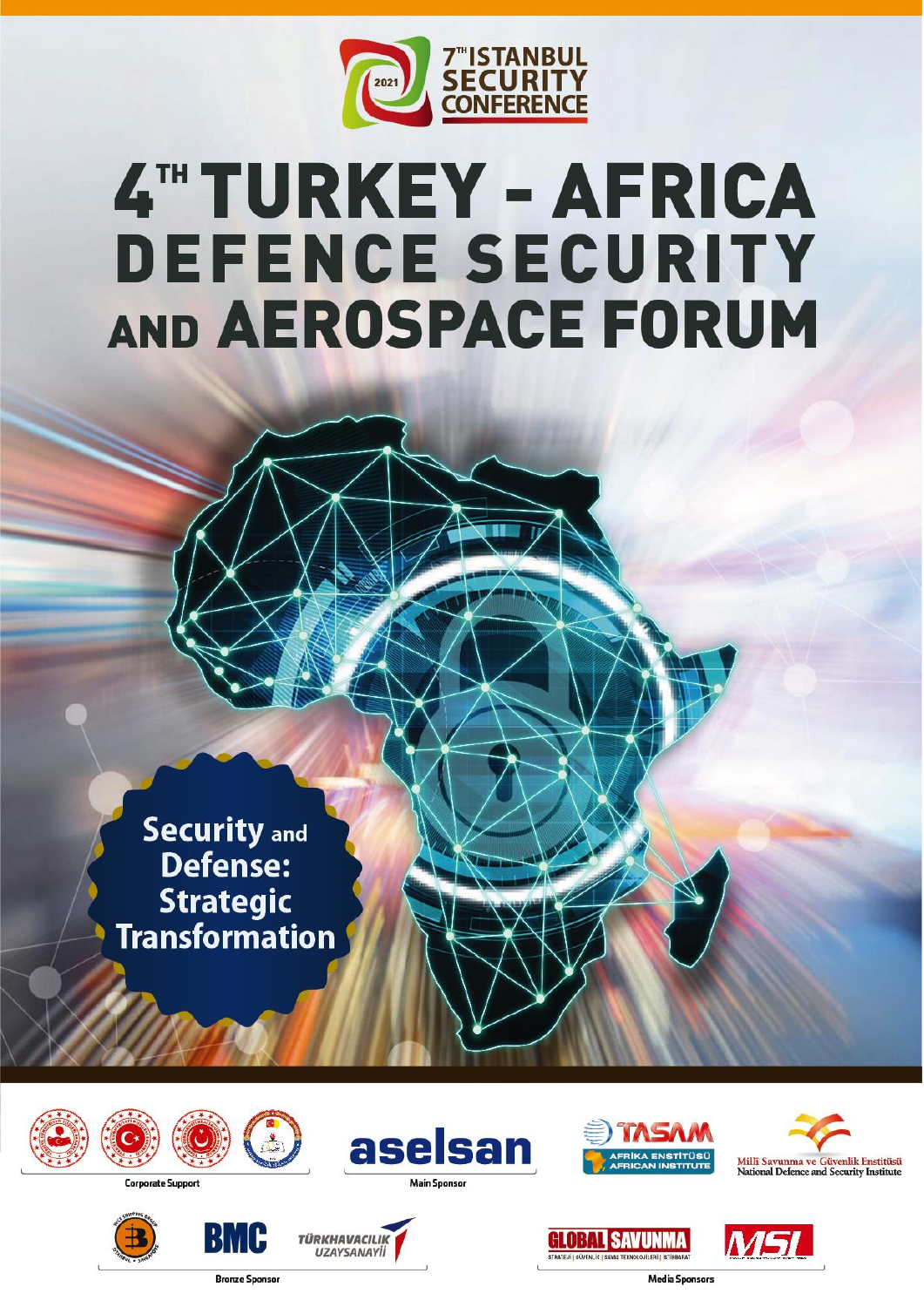

# 4" TURKEY - AFRICA **DEFENCE SECURITY** AND AEROSPACE FORUM

## **CALL FOR PAPER**

### **4 RD TURKEY - AFRICA DEFENCE SECURITY AND AEROSPACE FORUM "Security and Defence: Strategic Transformation"**

#### **( 04-05 November 2021, DoubleTree by Hilton Istanbul Atasehir Hotel & Conference Centre)**

The geopolitical panorama created by the similarities of African countries as well as their differences provides crucial data both for their integration and for their potential for conflict. Both intra-continental and international defence and security strategies need to be determined in a way that does not exploit these qualities of Africa and that primarily treats them as gains in favor of the continent.

Africa comprehensive international military strategies which are feeding the concern that regional security crises on the Continent need to be taken into account. There are views that Africa's inability to properly strengthen its military capacity due to the current problems both in industry in narrow scope and in defence industry in general, provides groundwork for extreme "intrusive" and New "colonialist" tendencies. It is understood that the concept of "terror" will continue to be used as a "pressure factor of systematic manipulation tool of competing states." Policies that prioritize "structural compatibility" towards development and security issues, which are also the main causes of the migration problem, can be considered to have the opposite effect and to feed the political and economic crises. Socioeconomic transformation is not independent of security; neither is it independent of science, technology and innovation. In the field of defense, security, it and space exploration, Turkey has a high potential for new strategic projects that are compatible with the Continent's future vision and will contribute to mutual capacity development.

Developments of the last decade (including the pandemic), that have had equivalent effects of a century have been a critical milestone for the change of production, consumption, growth and conventional power standards, including security and defense. Again, scenarios and preparations for national and international reinterpretation of the immune system and strategic transformation have become a top priority. In this context, "Security Institutions of the Future and Strategic Transformation" for the work to be done and cooperation for each country has become a locomotive priority.

In the relations that have reached the" strategic partnership " stage, it is important for Turkey to observe the activities of actors such as the USA and EU, especially China, in the continent with sensitivity and to develop its strategic policies with an open reflex to multilateral negotiations. The fourth of Turkey - Africa Defence Security and Aerospace Forum, where representatives from the defence, security, space sectors and institutions of Turkey and African countries will come together, will be held simultaneously with the Istanbul Security Conference which has been institutionalized as a global brand. The Forum; will continue to contribute strategically to mutual capacity building and strategic cooperation, respond to inventory and ecosystem needs by strengthening its institutionalization.



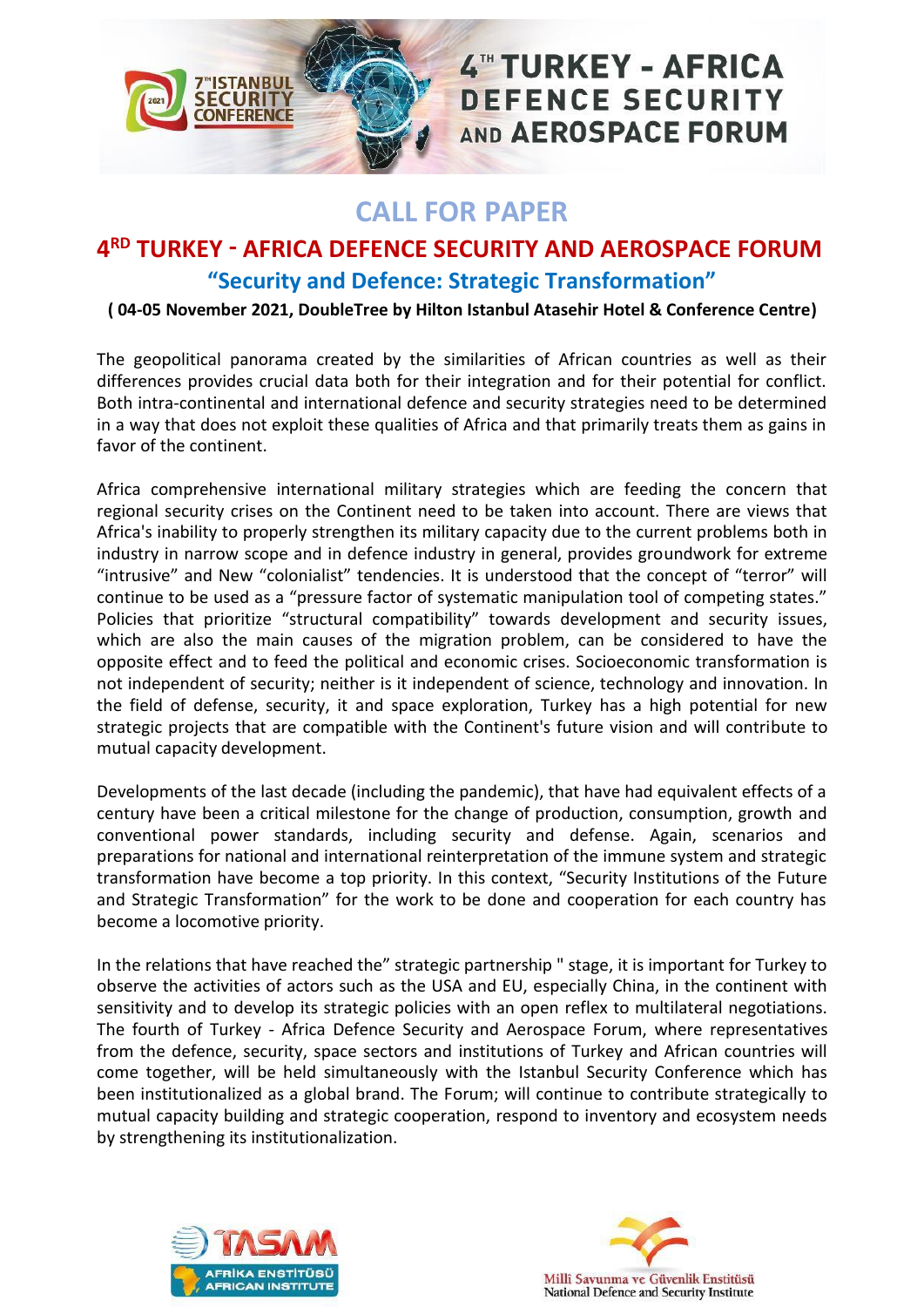

#### **Main Theme**

**Security and Defense: Strategic Transformation**

#### **Sub-Themes | Cooperation Areas**

**New Dynamics in Africa**

**Military and Institutional Governance of the Future >** Land **|** Sea **|** Air **|** Space

**Future Homeland Security Governance and Coordination >** Civil Adm. **|** Law Enforcement **|** Local Governments

**Future Police and Institutional Governance** 

**Future Smart Cities and Security Governance**

**Future Gendarmerie and Institutional Governance**

**Future Diplomacy and Institutional Governance >** Public Diplomacy **|** Sectoral Diplomacy **|** Cultural Diplomacy

**Future Socio-Economic Institutions >** Sociological Capabilities and Focusing **|** Economic Security Governance